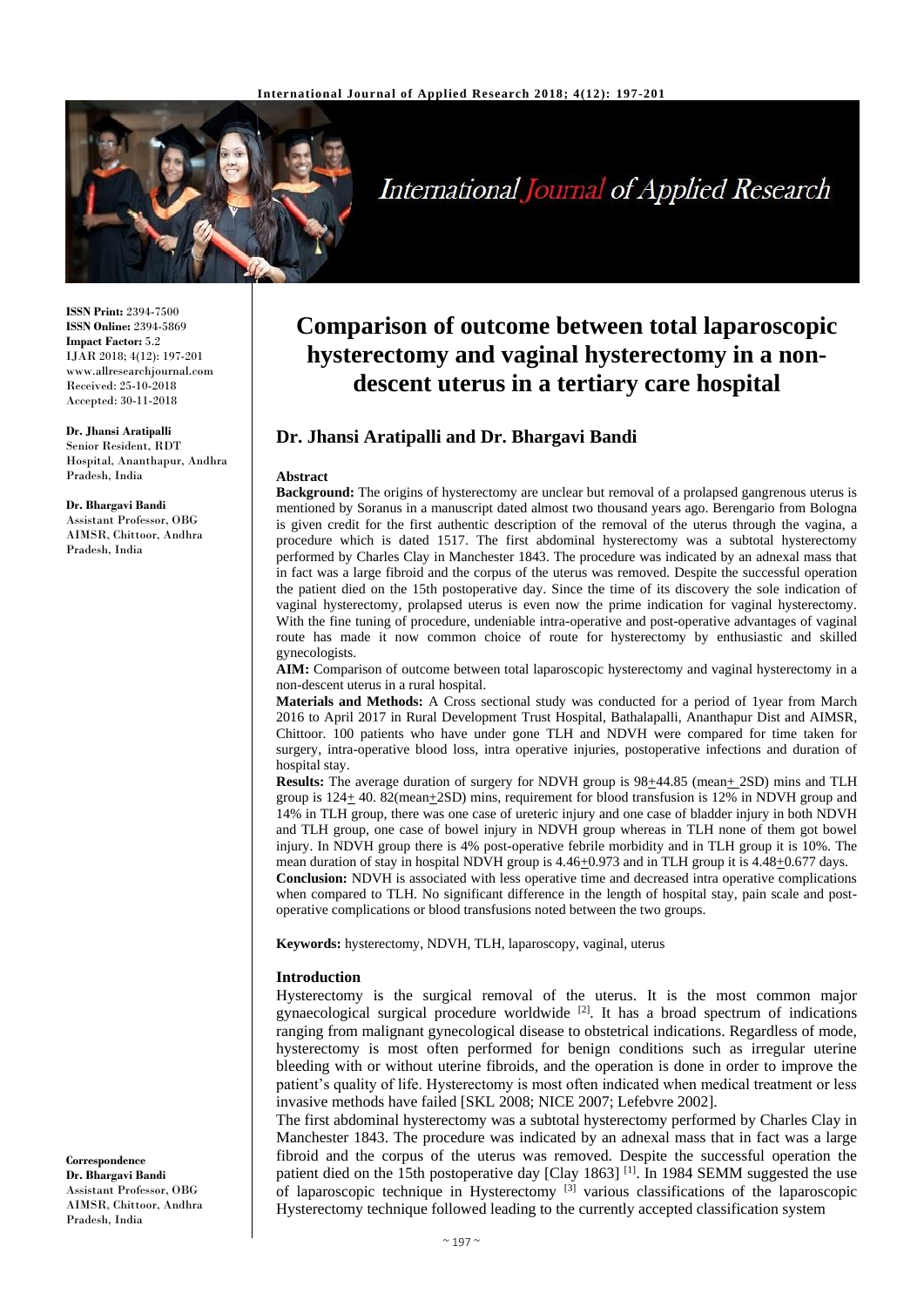Which includes, total laparoscopic hysterectomy (TLH), Laparoscopic assisted vaginal hysterectomy (LAVH), and vaginally assisted laparoscopic hysterectomy (VALH) [Garry 1994].

The vaginal approach (VH) was originally used only for prolapsed uterus but has now become more widely utilized for menstrual abnormalities such as dysfunctional uterine bleeding (DUB) when the uterus is a fairly normal size. Every Hysterectomy should be done by vaginal route when "technically" feasible according to SOGC & ACOG guidelines. Vaginal hysterectomy is the preferred procedure whether descent is there or not.

The only formal guideline available is the uterine-size guideline by ACOG in 1989,which suggests that vaginal hysterectomy is most appropriate in women with mobile uterus no larger than 12 weeks gestational size (approximately 280 g)  $[4, 5]$ .

## **Aims and Objectives**

To compare laparoscopic and vaginal hysterectomy for a non-descent uterus with respect to

- 1. The blood loss, operative time, intra operative complications, cost and rate of conversion to open abdominal procedures.
- 2. Length of stay in hospital, post-operative morbidity.

#### **Need for the Study**

According to Cochrane review vaginal hysterectomy is the surgical route of choice. The report concludes improved outcomes with VH when compared to TLH.

Cost analysis trials shows VH is cost effective when compared to TAH or NDVH. VH can minimize the use of disposable surgical devices.

So the need of present study is to prove VH is the validated mode of hysterectomy with good outcomes even in a resource poor setup.

## **Study Design**

A Prospective observational study.

## **Materials and Methods**

A prospective observational study was conducted in tertiary care hospitals named Rural Development Trust Hospital, Bathalapalli, Ananthapuramu Dist and AIMSR, Chittoor. For a period of 1year from March 2016 to April 2017. Before start of the study the institutional ethics committee approval has obtained. Data was collected in a case proforma. After a proper preoperative evaluation with clinical and laboratory investigations and after getting informed consent, patients were selected for the study and divided into study group A and study group B.

#### **Inclusion criteria**

- 1. Non-descent uterus
- 2. Uterine mobility present
- 3. Benign or premalignant indication

## **Exclusion criteria**

- 1. Uterus size > 12wks
- 2. with adnexal pathology
- 3. Uterine descent >1st degree
- 4. Those suffering with genital malignancy.

A total of 100 patients requiring hysterectomy due to gynecological disorders without prolapse were selected for

the study by simple random sampling method after considering inclusion and exclusion criteria. Of the 100 patients, 50 patients who underwent hysterectomy by vaginal route were included in group A, and the 50 patients who underwent total laparoscopic hysterectomy were included in group B after valid written consent. There are various methods of performing vaginal hysterectomy which includes Mayo's operation fallowed by wards modification,<br>Manchester operation, haeney's operation, purohit operation, haeney's operation, purohit technique<sup>6</sup>. All patients in group A (NDVH) were operated under spinal anesthesia and all patients in group B (TLH) were operated under general anesthesia.

#### **The contraindications for vaginal hysterectomy**

- 1. Uterine volume > 500 cm3 (depends on surgeons experience)
- 2. Previous vesicovaginal or rectovaginal fistula repair
- 3. Cervix flushed with vault
- 4. Adnexal pathology
- 5. Very limited vaginal space, severely restricted uterine mobility and poor per operative score were not eligible for the vaginal hysterectomy

#### **The contraindications for laparoscopic hysterectomy**

- 1. Medical conditions that contraindicate the establishment and maintenance of the pneumoperitoneum.
- 2. Inexperience and / or inadequate training of surgeons.
- 3. Malignancy that may require removal of the intact specimen or special procedures that cannot be done due to skill, access or other circumstances.
- 4. Lack of proper equipment. (Sokol & Green, 2009).

## **The Main parameters used for comparison are**

- 1. Intraoperative blood loss: this is evaluated by preoperative hemoglobin estimation and post- operative hemoglobin estimation on day 3.
- 2. Time taken for surgery- this is the time duration of surgery from the time of incision till the end of the procedure and is noted by the assistant.
- 3. Intraoperative injury- Any injury to bowel, bladder or ureter is noted.
- 4. Postoperative blood transfusion if any is noted.
- 5. Fever during the postoperative period- This is assessed & charted 4 hourly. Fever is defined as temperature more than or equal to 38 degree Celsius on 2 occasions four hours apart excluding the first postoperative day.
- 6. Pain perception on day 3- The woman scored their postoperative pain on a 10cm visual analogue scale and the results compared.
- 7. Any form of infection like respiratory tract infection, urinary tract infection, is looked for and compared.
- 8. Duration of hospital stay is noted in both groups and compared. Patients were followed up till the date of discharge.

## **Statistical analysis**

The data was analyzed by using SPSS Version 20.057.For Qualitative data proportions and for quantitative data, mean and standard deviation were calculated. The mean of various quantitative clinical and laboratory parameters were calculated for both vaginal and laparoscopic groups and the difference between their means was calculated by Mann Whitney U test. The significance of difference between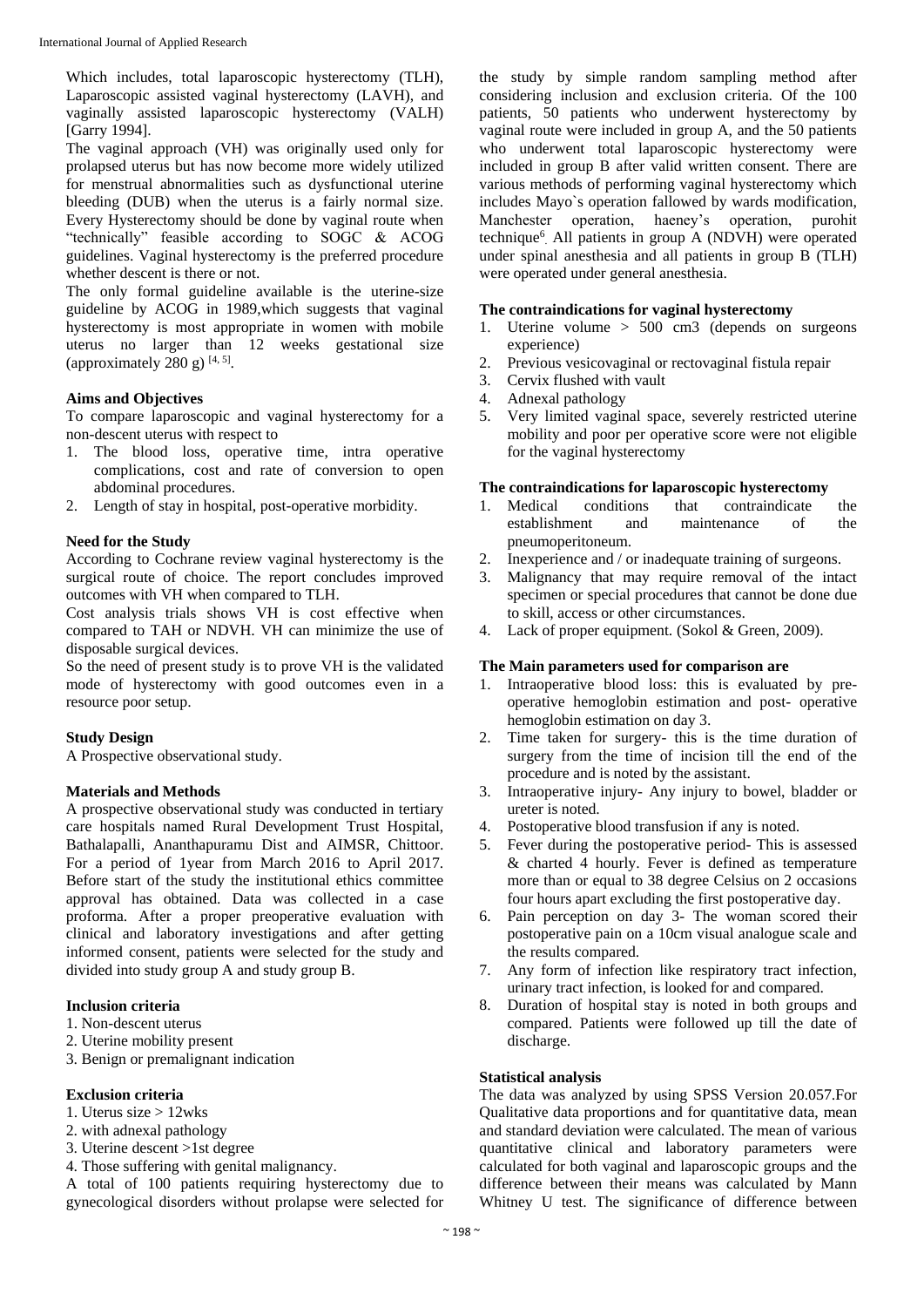Vaginal and Laparoscopic groups was calculated with respect to intra operative injury, post-operative complications and need for further laparotomy by Kruskal Wallis analysis. 95% confidence interval for proportions was calculated. Pvalue of 0.05 were taken as statistically significant. All the statistical analyses were conducted.

## **Results**

The study was a prospective observational study with total number of 100 patients. Of these, 50 patients were recruited to study group A, who underwent vaginal hysterectomy. In the group B 50 patients were included who underwent total laparoscopic hysterectomy who m1 *et al* the criteria of inclusion and exclusion.

#### **A. Age of subjects**

Mean age in NDVH group (study group A): 42.42years  $(42.42 +2*5.845)$  (mean + 2SD), maximum age being 55 years and minimum being 30 years.

Mean age in TLH group (study group B) 41.54years  $(41.54+2*4.921)$ , maximum age being 56 years and minimum being 35 years. The difference between the two groups age were not statistically significant. The p value is 0.194 ( $p < 0.05$  is statistically significant) which suggests age of patients similar in both groups.

**Table 1:** Avreage Age of the patients for NDVH and TLH.

| Age Range    | <b>Type of Surgery</b> | Total   |         |
|--------------|------------------------|---------|---------|
|              |                        |         |         |
|              | <b>NDVH</b>            | TLH     |         |
| $<$ 40       | 12(24%)                | 17(34%) | 29(29%) |
| $40 - 45$    | 26(52%)                | 23(46%) | 49(49%) |
|              |                        |         |         |
| >45          | 12(24%)                | 10(20%) | 22(22%) |
| <b>TOTAL</b> | 50                     | 50      | 100     |

 $X^2$ =1.22 df=2 p=0.541(NS)

#### **B. Uterine Size**

Mean uterine size in NDVH group (study group A) 8.36 weeks of gestational age and in TLH group (study group B), Mean uterine size was 8.12 weeks of gestational age. Table no: 5 Distribution according to uterine size 75% of the patients had uterine size of about ≤8weeks of which 36 patients were in NDVH group and 39 patients were in TLH group.

**Table 2:** Size of the uterus in gestational weeks for NDVH and TLH

| Uterine size (In<br>gestational weeks) | <b>NDVH</b> |                                     | <b>TLH</b> |     | <b>Total</b> |
|----------------------------------------|-------------|-------------------------------------|------------|-----|--------------|
|                                        |             | Number Percentage Number Percentage |            |     |              |
|                                        | 36          |                                     | 39         |     |              |
| >8                                     |             | 28                                  |            | 22  |              |
| Total                                  |             | 100                                 | 50         | 100 |              |

 $\overline{X^2} = 0.48884$  df =1 p=0.48 (NS)

#### **C. Diagnosis**

Most common indication for hysterectomy was fibroid uterus (57%), followed by dysfunctional uterine bleeding (17%).

## **D. Duration of Surgery**

Mean duration of surgery for NDVH (group A) is  $98 \pm 2^*$ 

44.86 (mean  $\pm$  2SD) min and in TLH (group B) is 124  $\pm$  $2*40.82$ min (mean  $\pm$  2SD). The difference in the duration of surgery is statistically significant as p value is  $\langle 0.001$ .

**Table 3:** Duration of the surgery for NDVH and TLH.

| <b>Duration of</b><br><b>Surgery in Mins</b> | <b>NDVH</b> | <b>TLH</b> | <b>TOTAL</b> |  |  |
|----------------------------------------------|-------------|------------|--------------|--|--|
| < 89                                         | 23(46%)     | 8(16%)     | 31(31%)      |  |  |
| 90-119                                       | 13(26%)     | 14(28%)    | 27(27%)      |  |  |
| 120-150                                      | 11(22%)     | $17(34\%)$ | 28(28%)      |  |  |
| >150                                         | 3(6%)       | 11(22%)    | $14(14\%)$   |  |  |
| <b>TOTAL</b>                                 | 50(100%)    | 50(100%)   | 100(100%)    |  |  |
| $X^2 = 13.15224$ df =3 p=0.0130 (S)          |             |            |              |  |  |

## **E**. **Intra OP Injuries**

In NDVH group only one (2%) patient had bowel injury, one (2%) patient had bladder injury one (2%) patient had ureteric injury where as in TLH group 1 (2%) patients had bladder injury and 1(2%) patient had ureter injury.

**Table 4:** Intra operative injuries in NDVH and TLH

|         | <b>NDVH</b> |     | <b>TLH</b> |                                                         | <b>Total</b> |     |
|---------|-------------|-----|------------|---------------------------------------------------------|--------------|-----|
|         |             |     |            | Type ofNumberpercentageNumberpercentageNumberpercentage |              |     |
| injury  |             |     |            |                                                         |              |     |
| None    |             | 94  | 48         | 96                                                      | 95           | 95  |
| Bowel   |             |     |            |                                                         |              |     |
| Bladder |             |     |            |                                                         |              |     |
| Ureter  |             |     |            |                                                         |              |     |
|         | 50          | 100 | 50         | 100                                                     | 100          | 100 |

 $X^2$  = 1.0105 df =3 p=0.6033 (NS)

**F**. **Conversion to Laparotomy** IN NDVH group 1 patient because of ureteric ligation laparotomy done whereas 3 patients in TLH group needed conversion to laparotomy.1 patient because of bleeding and 2 patients because of adhesions.

**Table 5:** Number of surgeries converted to laparotomy in NDVH and TLH

|       | <b>NDVH</b>                                       |     | <b>TLH</b> |                                                       | <b>Total</b> |     |
|-------|---------------------------------------------------|-----|------------|-------------------------------------------------------|--------------|-----|
|       |                                                   |     |            | Number Percentage Number Percentage Number Percentage |              |     |
| Yes   |                                                   |     |            |                                                       |              |     |
| No    | 49                                                | 98  | 47         | 94                                                    | 96           | 96  |
| Total | 50                                                | 100 | 50         | 100                                                   | 100          | 100 |
|       | $\overline{X^2}$ = 1.041667 df =1 p=0.307434 (NS) |     |            |                                                       |              |     |

## **G. Requirement of Blood Transfusion**

6 (12%) patients in NDVH group and 7(14%) patients in TLH group required blood transfusion. p value is 0.051 indicating difference is not statistically significant.

**Table 6:** Number of patients requiring blood transfusion in NDVH and TLH

| <b>Blood Transfusion in Pints</b> | <b>NDVH</b> | <b>TLH</b> | <b>TOTAL</b>                             |
|-----------------------------------|-------------|------------|------------------------------------------|
|                                   | 44(88%)     | 43(86%)    | 87(87%)                                  |
|                                   | 4(8%)       | 7(14%)     | $11(11\%)$                               |
|                                   | 2(4%)       |            | 2(2%)                                    |
| <b>TOTAL</b>                      |             |            | $50(100\%)$   $50(100\%)$   $100(100\%)$ |
|                                   |             |            |                                          |

 $X^2 = 2.829676df = 2 p=0.2429$  (NS)

#### **H**. **Post op pain scale on day 3**

Mean value of pain scale on day 3according to Visual Analogue Scale in Group A (NDVH) is  $5.40 \pm 0.78$  and in B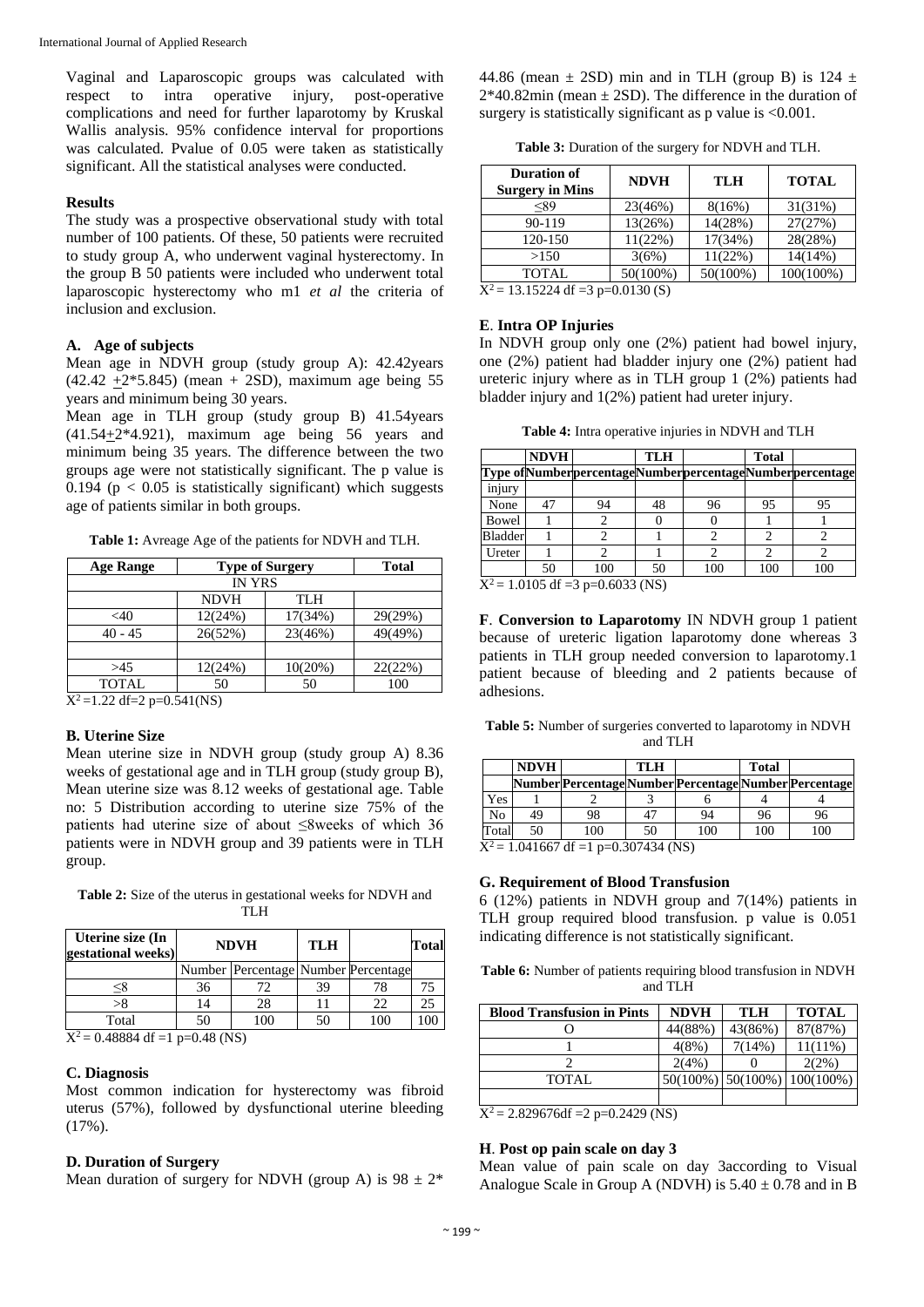(TLH) it is  $5.06 \pm 1.18$ . The difference is not statistically significant as p value is 0.104.

| <b>Pain Score</b> | <b>NDVH</b> | TLH      | <b>TOTAL</b> |
|-------------------|-------------|----------|--------------|
|                   | 44(88%)     | 44(88%)  | 88(88%)      |
|                   | 4(8%)       | 4(8%)    | $8(8\%)$     |
|                   | 2(4%)       | 2(4%)    | 4(4%)        |
| Total             | 50(100%)    | 50(100%) | 100(100%)    |

**Table 7:** Postoperative pain score in NDVH and TLH groups.

#### **Duration of Stay in Hospital**

Mean duration of stay in hospital in group A (NDVH) was 4.46  $\pm$ 0.973 days and in group B (TLH) is 4.48  $\pm$ 0.677days. p value is >0.05 indicating that difference is not statistically significant. Duration of stay in hospital is less in NDVH than TLH.

**Table 8:** Duration of hospital stay in NDVH and TLH groups

| <b>Duration of Hospital</b>                        | <b>NDVH</b> | TLH        | <b>Total</b> |
|----------------------------------------------------|-------------|------------|--------------|
| $<$ 5DAYS                                          | 35(70%)     | $30(60\%)$ | 65(65%)      |
| 5DAYS                                              | 12(24%)     | 17(34%)    | 29(29%)      |
| $>5$ DAYS                                          | 3(6%)       | 3(6%)      | 6(6%)        |
| <b>TOTAL</b>                                       | $50(100\%)$ | 50(100%)   | 100(100%)    |
| $\mathbf{Y}^2-$<br>1.2467 df $-2$ n $-0$ 5361 (NR) |             |            |              |

 $X^2$  = 1.2467 df = 2 p= 0.5361 (NS)

**J**. **Post-OP Complications:** The most common postoperative complication was fever. Followed by vault infection and urinary tract infection (UTI).

**Table 9:** Post operative complications in NDVH and TLH groups.

| <b>Post OP Complications</b>    | <b>NDVH</b>  | <b>TLH</b>  | <b>Total</b> |
|---------------------------------|--------------|-------------|--------------|
| None                            | 43(86%)      | 42(84%)     | 85(85%)      |
| Febrile                         | 2(4%)        | $5(10\%)$   | 7(7%)        |
| Morbidity                       |              |             |              |
| UTI                             | 4(8%)        | 2(4%)       | 6(6%)        |
| Vault                           | $1(2\%)$     | $1(2\%)$    | 2(2%)        |
| Infections                      |              |             |              |
| Total                           | 50(100%)     | $50(100\%)$ | 100(100%)    |
| $\mathbf{r}$<br>$1.0641$ $10.0$ | 0.27171.0370 |             |              |

 $X^2$  = 1.9641 df =3 p=0.37454 (NS)

**Table 10:** Demographic, Clinical and Laboratory Data

| <b>Variables</b>                   | $NDVH(n=50)$<br>$Mean \pm SD$ | $TLH(n=50)$<br>Mean± SD | P value |
|------------------------------------|-------------------------------|-------------------------|---------|
| Age                                | $42.42 \pm 5.845$             | $41.54 \pm 4.921$       | 0.194   |
| Size of uterus in weeks            | 8.36                          | 8.12                    | >0.05   |
| Hb difference                      | $1.411 \pm 0.954$             | 1.2332±0.60158          | >0.05   |
| Duration of surgery                | $98 \pm 44.858$               | $124 \pm 40.821$        | < 0.001 |
| Pain scale                         | $2.16 \pm 0.468$              | $2.16 \pm 0.468$        | 0.104   |
| Duration of hospital stay          | $4.46 \pm 0.973$              | $4.48 \pm 0.677$        | >0.05   |
| Cost of the procedure in<br>rupees | 7000                          | 9000                    | < 0.05  |

#### **Discussion**

In the present study mean age is comparable to Garry *et al*  $[8]$  which is 42.42 years in NDVH group and 41.54 years in TLH group. In the present study uterine size is expressed in weeks of gestation as per clinical examination and mean uterine size is about 8.36 gestational weeks in NDVH group and 8.12 gestational weeks in TLH group. This is comparable to Garry *et al* [8] study where in both TLH and NDVH uterine size is about 6weeks.

In the present study most common indication for hysterectomy is fibroid uterus in both TLH and NDVH group which is same as in Darai and Chang study [9, 10].

The mean operative time in NDVH is 98 mins and in TLH is 124 mins. The difference is statistically significant. The results are comparable with most other studies except Chang *et al* [10] study. This emphasises the fact that laparoscopic hysterectomy has a prolonged operative time than the vaginal hysterectomy. In Chang *et al* study the increase in operative time in NDVH is attributed to increase in uterine weight in that group.

In the present study, requirement of blood transfusion is 6 (12%) in NDVH group and 7

(14%), difference is not statistically significant. This is significantly more when compared to E David *et al* [11] and Da costa *et al* <sup>[12]</sup> other studies. This can be attributed to increased incidence of anaemia in India and lower socioeconomic status.

In Garry *et al* [8] study, there were 3 cases of bladder injury in TLH group and 2 cases in NDVH group whereas no ureter or bowel injuries noted. In Da Costa et al <a>[12]</a> there was only one case of bladder injury in TLH group. In Chang et al <sup>[10]</sup> there were no injuries to bowel bladder or ureter in either of the group. In David *et al* <sup>[11]</sup> study injuries were more in NDVH group, 2 bowel and 6 bladder injury cases. In TLH group there was only one ureter injury. In the present study there were one case of bowel injury, one case of bladder injury, one case of ureteric injury in NDVH

group but, in TLH group there were no case of bowel injury, 1 case of bladder injury and one case of ureteric injury was noted. The amount of blood loss in TLH and NDVH is not statistically significant. The results are comparable to study by Riberio et al [13].

In the present study, in TLH group, procedure was converted to laparotomy in view of adhesions and bowel injuries in 10% (n=5) patients. This is comparable to Darai *et al* [9] study (7.5%). In David *et al* [11] study conversion rates are higher compared to present study. In NDVH group none of the patients required laparotomy as per the present study. Whereas 4.2% (13) patients in David *et al* [11] and 4.2% (7) patients in Garry *et al* [8] required laparotomy.

Febrile morbidity in the present study in NDVH is comparable to Chang *et al*  $[10]$  study. In TLH group also the present study has more febrile morbidity compared to others. This can be attributed to increased intra-operative complications in the present study and increased prevalence of anemia in the population.

The mean duration of stay in hospital in NDVH group is 4.46 ±0.973, and in TLH group it is 4.48±0.677 days. p value is >0.05 indicating that difference is not statistically Significant. The results are similar to other studies like Darai *et al* [9] and David *et al* [11]. Whereas in studies like Da Costa *et al* <sup>[11]</sup> and Chang *et al* <sup>[10]</sup> mean duration of stay in hospital is less in TLH compared to NDVH. This can be attributed to increased intra-operative complications in the present study.

#### **Conclusion**

- 1. NDVH is associated with less operative time and decreased intra operative complications when compared to TLH.
- 2. Cost for the TLH is significantly higher than the NDVH.
- 3. No significant difference in the length of hospital stay, pain scale and post-operative complications or blood transfusions noted between the two groups. Thus it can be concluded that NDVH is feasible, economical and